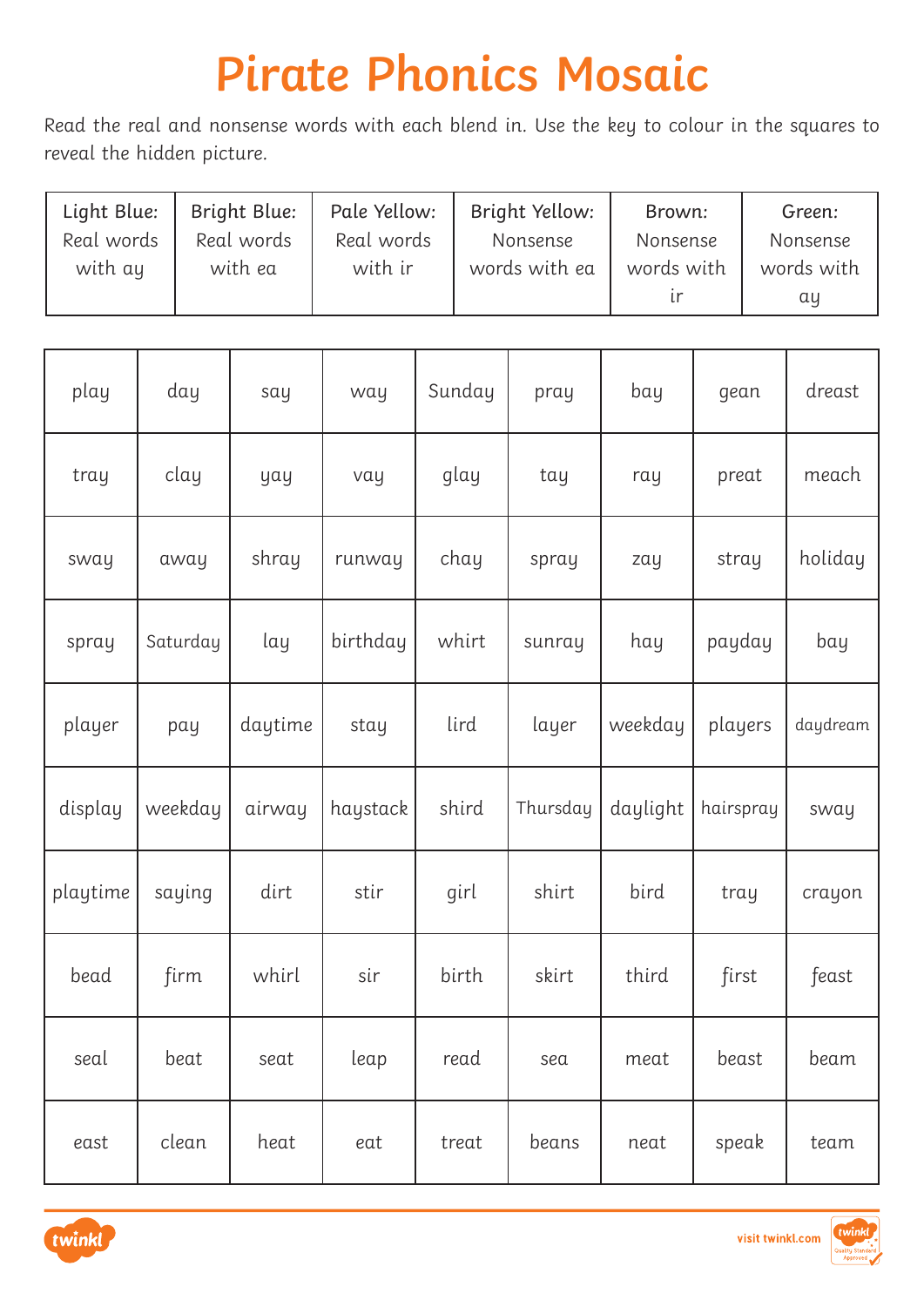| Light Blue: | Bright Blue: | Pale Yellow: | Bright Yellow: | Brown:     | Green:     |
|-------------|--------------|--------------|----------------|------------|------------|
| Real words  | Real words   | Real words   | Nonsense       | Nonsense   | Nonsense   |
| with ay     | with ea      | with ir      | words with ea  | words with | words with |
|             |              |              |                |            | αy         |

| play     | day      | say     | way      | Sunday | pray     | bay      | gean      | dreast   |
|----------|----------|---------|----------|--------|----------|----------|-----------|----------|
| tray     | clay     | yay     | vay      | glay   | tay      | ray      | preat     | meach    |
| sway     | away     | shray   | runway   | chay   | spray    | zay      | stray     | holiday  |
| spray    | Saturday | lay     | birthday | whirt  | sunray   | hay      | payday    | bay      |
| player   | pay      | daytime | stay     | lird   | layer    | weekday  | players   | daydream |
| display  | weekday  | airway  | haystack | shird  | Thursday | daylight | hairspray | sway     |
| playtime | saying   | dirt    | stir     | girl   | shirt    | bird     | tray      | crayon   |
| bead     | firm     | whirl   | sir      | birth  | skirt    | third    | first     | feast    |
| seal     | beat     | seat    | leap     | read   | sea      | meat     | beast     | beam     |
| east     | clean    | heat    | eat      | treat  | beans    | neat     | speak     | team     |



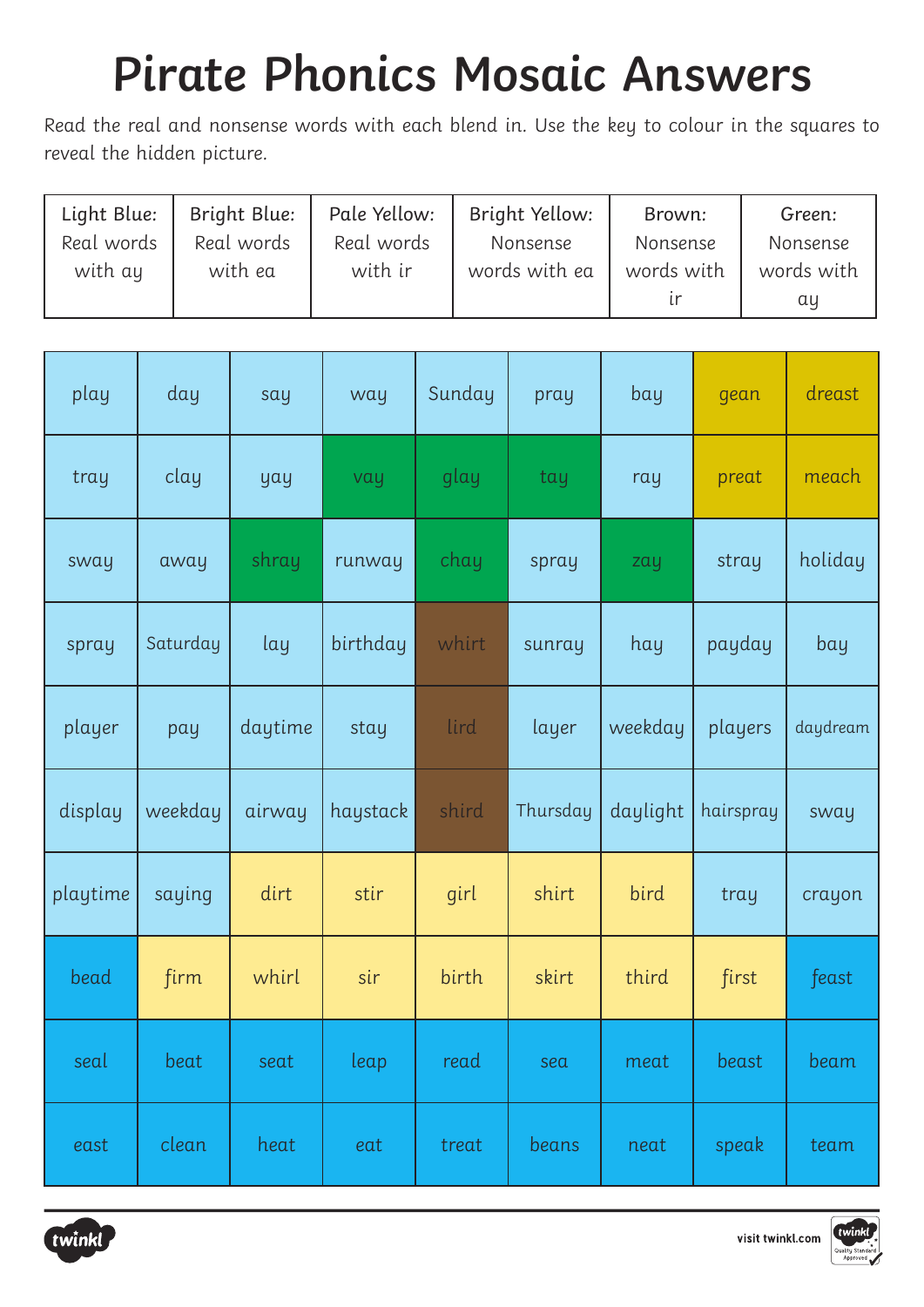| Black:         | Grey:      | Yellow:        | White:          |
|----------------|------------|----------------|-----------------|
| Nonsense words | Real words | Nonsense words | Real words with |
| with ou        | with ou    | with wh        | wh              |

| about       | out        | whale  | wheel   | wheat     | when     | whizz     | around  | crouch  |
|-------------|------------|--------|---------|-----------|----------|-----------|---------|---------|
| cloud       | whack      | froud  | lount   | whip      | louch    | routh     | which   | count   |
| scout       | whisk      | gouth  | chout   | wheeze    | lound    | glound    | whiff   | shout   |
| found       | while      | white  | whoop   | whiter    | whilst   | whoosh    | ground  | mouth   |
| proud       | sprout     | whirl  | whisper | whenever  | whisks   | whirlwind | louder  | mound   |
| sound       | loud       | whizz  | round   | meanwhile | couch    | why       | clouds  | pout    |
| ouch        | whimper    | pouch  | noun    | counter   | pounds   | snout     | whine   | south   |
| wheelbarrow | wheeze     | whilst | amount  | whoan     | thousand | whichever | whips   | whiff   |
| prouder     | our        | whack  | whirt   | wheach    | whooch   | whip      | sprouts | outside |
| ours        | wheelchair | while  | mouths  | whuch     | shouts   | whisper   | whoop   | without |

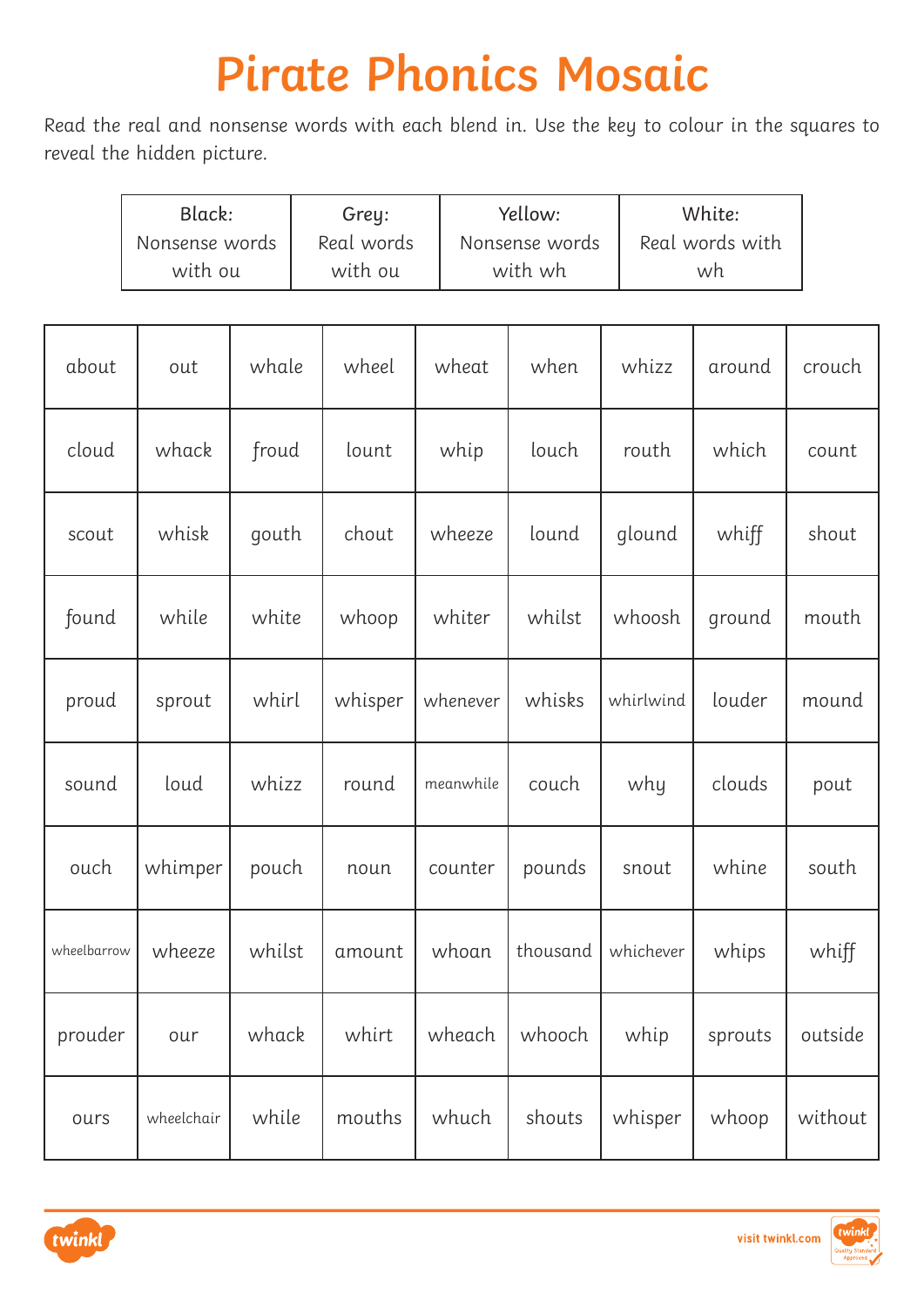|             | Black:<br>Grey:<br>Real words<br>Nonsense words<br>with ou<br>with ou |        |         | Yellow:<br>Nonsense words<br>with wh |  | White:<br>Real words with<br>wh |           |         |         |
|-------------|-----------------------------------------------------------------------|--------|---------|--------------------------------------|--|---------------------------------|-----------|---------|---------|
| about       | out                                                                   | whale  | wheel   | wheat                                |  | when                            | whizz     | around  | crouch  |
| cloud       | whack                                                                 | froud  | lount   | whip                                 |  | louch                           | routh     | which   | count   |
| scout       | whisk                                                                 | gouth  | chout   | wheeze                               |  | lound                           | glound    | whiff   | shout   |
| found       | while                                                                 | white  | whoop   | whiter                               |  | whilst                          | whoosh    | ground  | mouth   |
| proud       | sprout                                                                | whirl  | whisper | whenever                             |  | whisks                          | whirlwind | louder  | mound   |
| sound       | loud                                                                  | whizz  | round   | meanwhile                            |  | couch                           | why       | clouds  | pout    |
| ouch        | whimper                                                               | pouch  | noun    | counter                              |  | pounds                          | snout     | whine   | south   |
| wheelbarrow | wheeze                                                                | whilst | amount  | whoan                                |  | thousand                        | whichever | whips   | whiff   |
| prouder     | our                                                                   | whack  | whirt   | wheach                               |  | whooch                          | whip      | sprouts | outside |
| ours        | wheelchair                                                            | while  | mouths  | whuch                                |  | shouts                          | whisper   | whoop   | without |



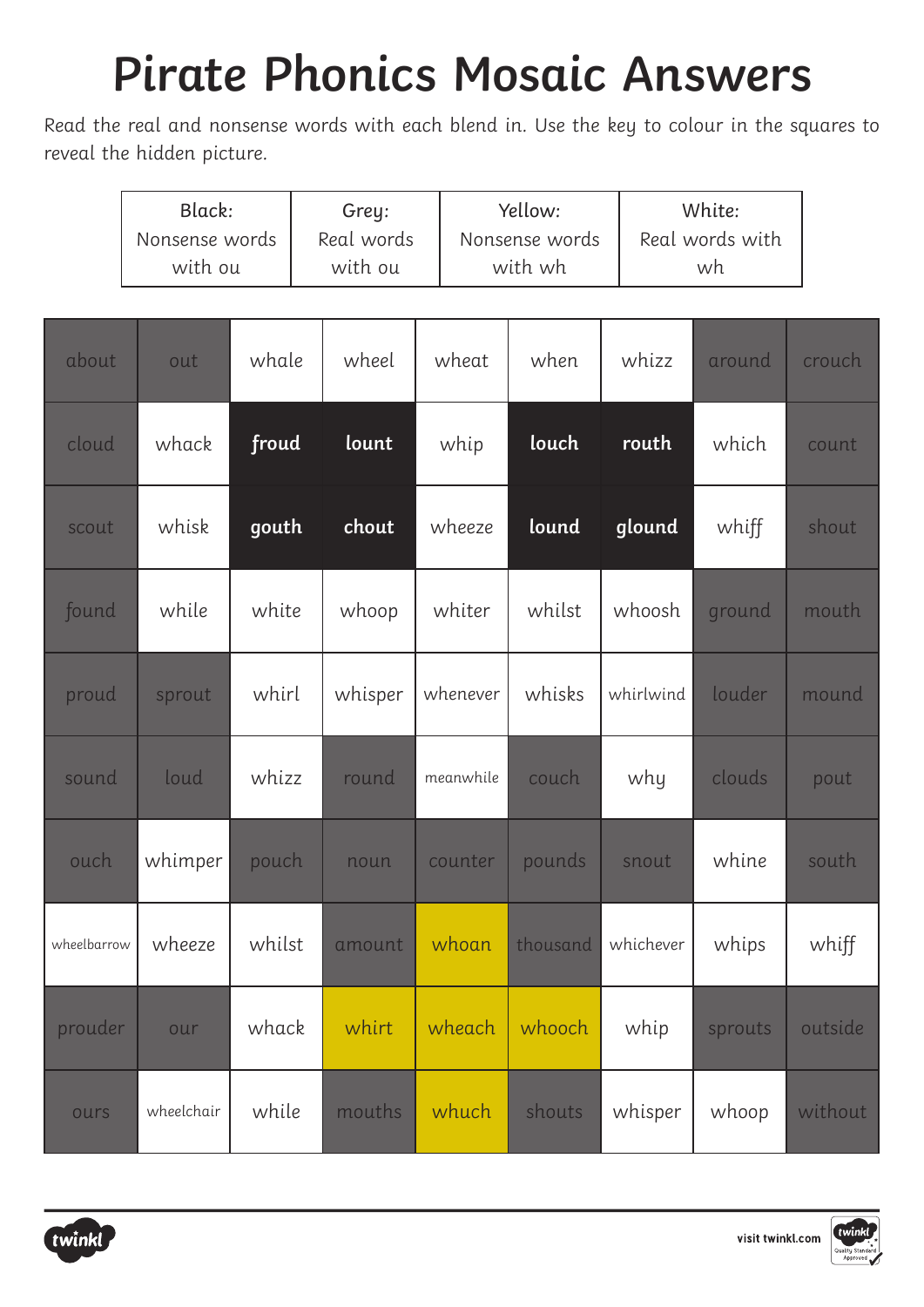| Bright Blue: | Light Blue: | Yellow:    | White:     | Brown:     |
|--------------|-------------|------------|------------|------------|
| Real words   | Real words  | Nonsense   | Nonsense   | Real words |
| with i-e     | with a-e    | words with | words with | with o-e   |
|              |             | $a-e$      | $O - C$    |            |

| case  | made   | came  | chobe  | bone   | glope | make   | flane | crade  |
|-------|--------|-------|--------|--------|-------|--------|-------|--------|
| base  | take   | shope | droze  | pole   | spode | strope | cabe  | mafe   |
| game  | wone   | hode  | glone  | home   | cake  | hate   | bake  | tale   |
| snake | lake   | safe  | bope   | note   | mate  | sale   | plane | grapes |
| alone | those  | stone | woke   | joke   | poke  | globe  | hope  | rope   |
| chase | phone  | mole  | throne | smoke  | tone  | broke  | froze | blame  |
| time  | like   | slope | vote   | ripe   | choke | spoke  | shine | slide  |
| prize | invite | line  | bride  | inside | dine  | dive   | line  | mine   |
| bite  | smile  | alive | drive  | bike   | side  | kite   | life  | nine   |
| five  | hide   | pile  | ride   | wife   | glide | tide   | pride | stride |



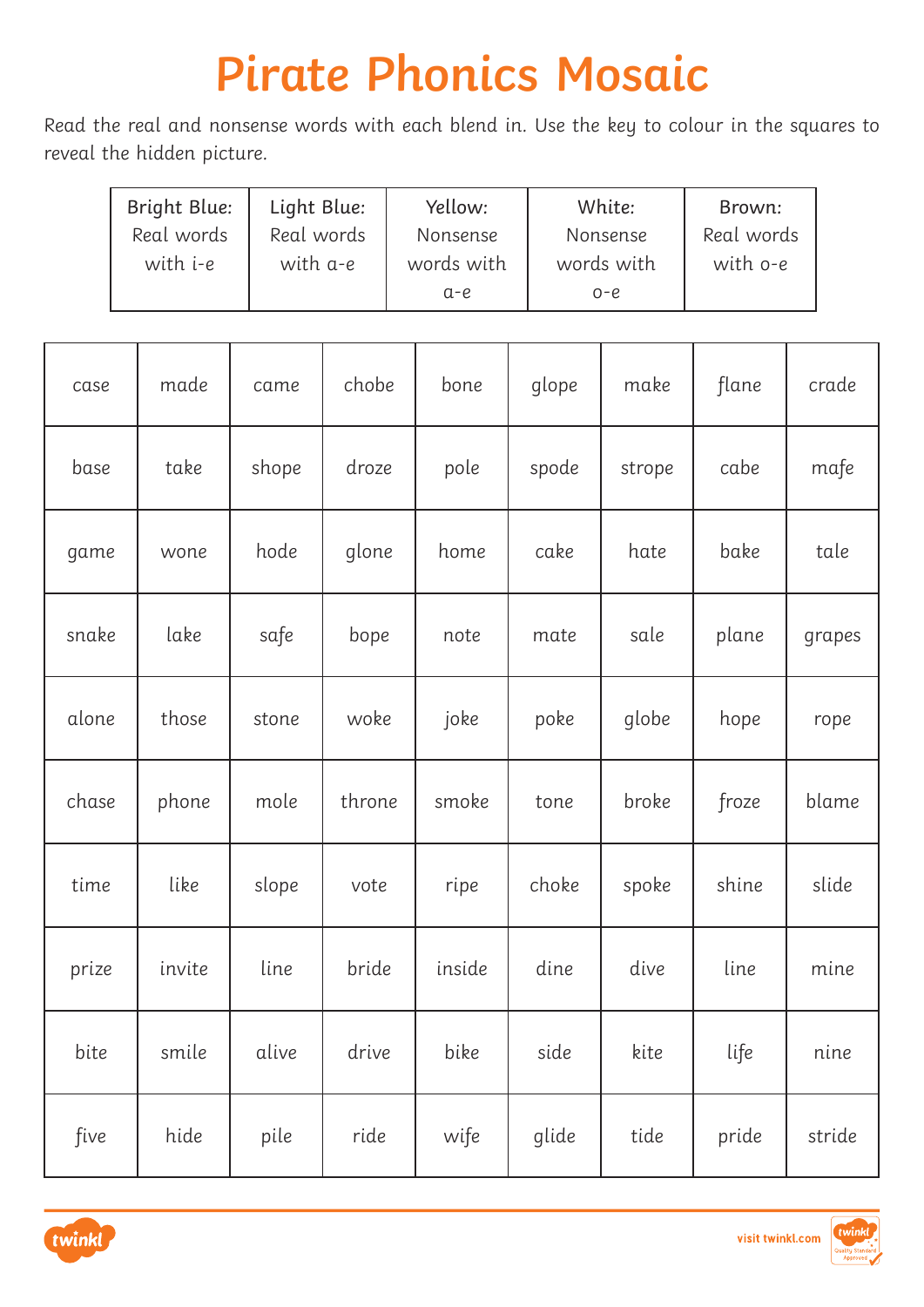| Bright Blue: | Light Blue: | Yellow:    | White:     | Brown:     |
|--------------|-------------|------------|------------|------------|
| Real words   | Real words  | Nonsense   | Nonsense   | Real words |
| with i-e     | with a-e    | words with | words with | with o-e   |
|              |             | $a-e$      | $O - C$    |            |

| case  | made   | came  | chobe  | bone   | glope | make   | flane       | crade  |
|-------|--------|-------|--------|--------|-------|--------|-------------|--------|
| base  | take   | shope | droze  | pole   | spode | strope | cabe        | mafe   |
| game  | wone   | hode  | glone  | home   | cake  | hate   | bake        | tale   |
| snake | lake   | safe  | bope   | note   | mate  | sale   | plane       | grapes |
| alone | those  | stone | woke   | joke   | poke  | globe  | hope        | rope   |
| chase | phone  | mole  | throne | smoke  | tone  | broke  | froze       | blame  |
| time  | like   | slope | vote   | ripe   | choke | spoke  | shine       | slide  |
| prize | invite | line  | bride  | inside | dine  | dive   | <b>line</b> | mine   |
| bite  | smile  | alive | drive  | bike   | side  | kite   | life        | nine   |
| five  | hide   | pile  | ride   | wife   | glide | tide   | pride       | stride |



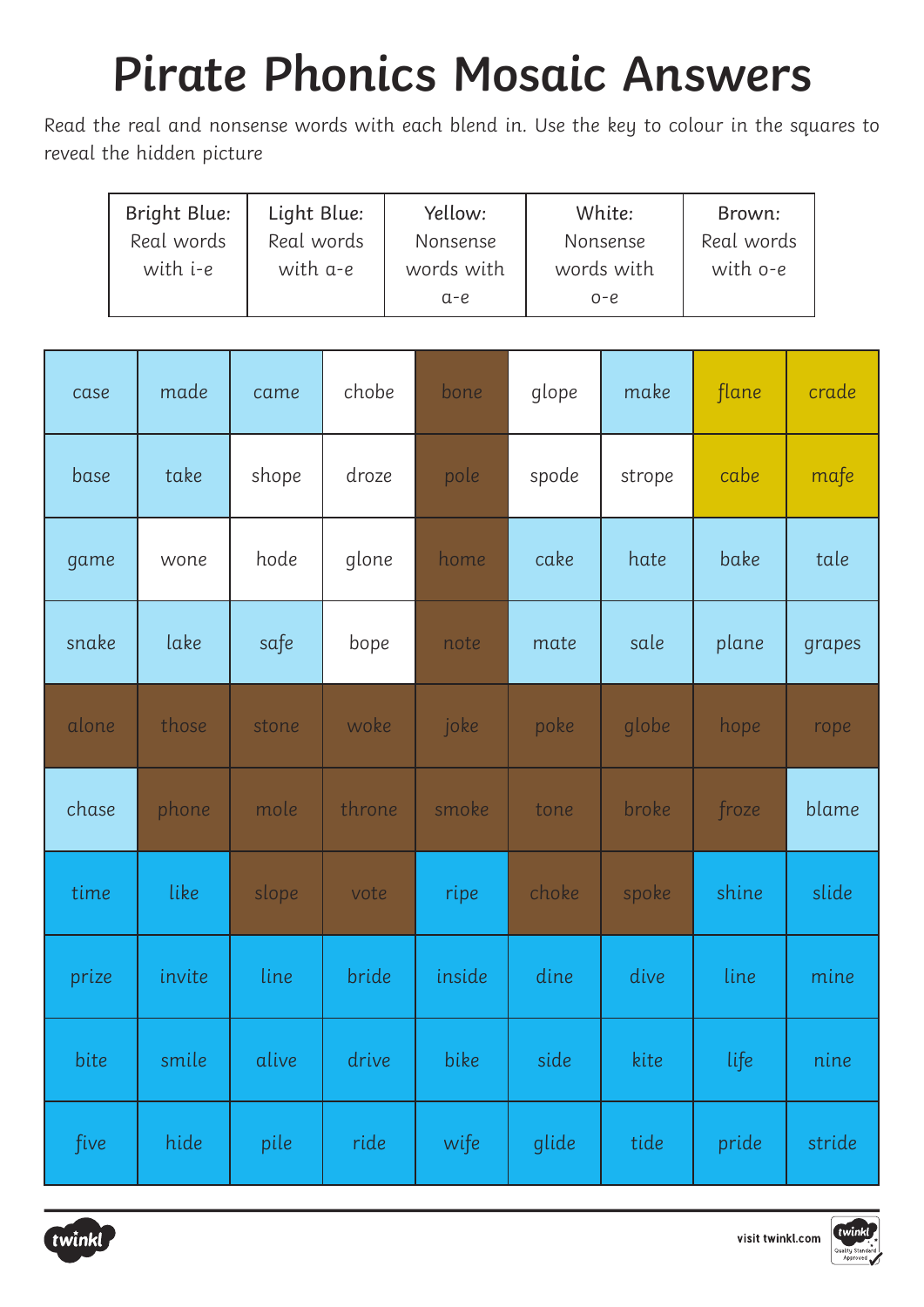| Black: Real | Orange:    | Skin Tone (of | Dark Pink:    | Light Pink: | Blue:      |
|-------------|------------|---------------|---------------|-------------|------------|
| words with  | Real words | your choice): | Nonsense      | Nonsense    | Nonsense   |
| aw          | with ey    | Real words    | words with ey | words with  | words with |
|             |            | with u-e      |               | <b>aw</b>   | u-e        |

| saw      | yawn   | law     | paw     | draw    | raw    | claw     | shawl  | crawl   |
|----------|--------|---------|---------|---------|--------|----------|--------|---------|
| donkey   | June   | flute   | rude    | lawn    | rule   | huge     | tube   | hockey  |
| computer | drawer | jaw     | drawn   | prune   | mute   | prawn    | cube   | use     |
| dude     | hawk   | jigsaw  | sawdust | fuse    | seesaw | brute    | straw  | amuse   |
| tune     | paws   | squawk  | awful   | lockey  | flume  | fluke    | cute   | include |
| sprawl   | prawl  | chawn   | salute  | grolley | mute   | thawl    | spraw  | fortune |
| perfume  | tawl   | dawl    | turkey  | trolley | valley | jawn     | nawn   | volume  |
| fuse     | uses   | scrawl  | fumes   | plume   | flute  | bawl     | excuse | rude    |
| trude    | cute   | mute    | paws    | straws  | yawns  | conclude | huge   | pude    |
| strube   | flune  | fortune | cubes   | brute   | tubes  | tunes    | pruke  | slude   |